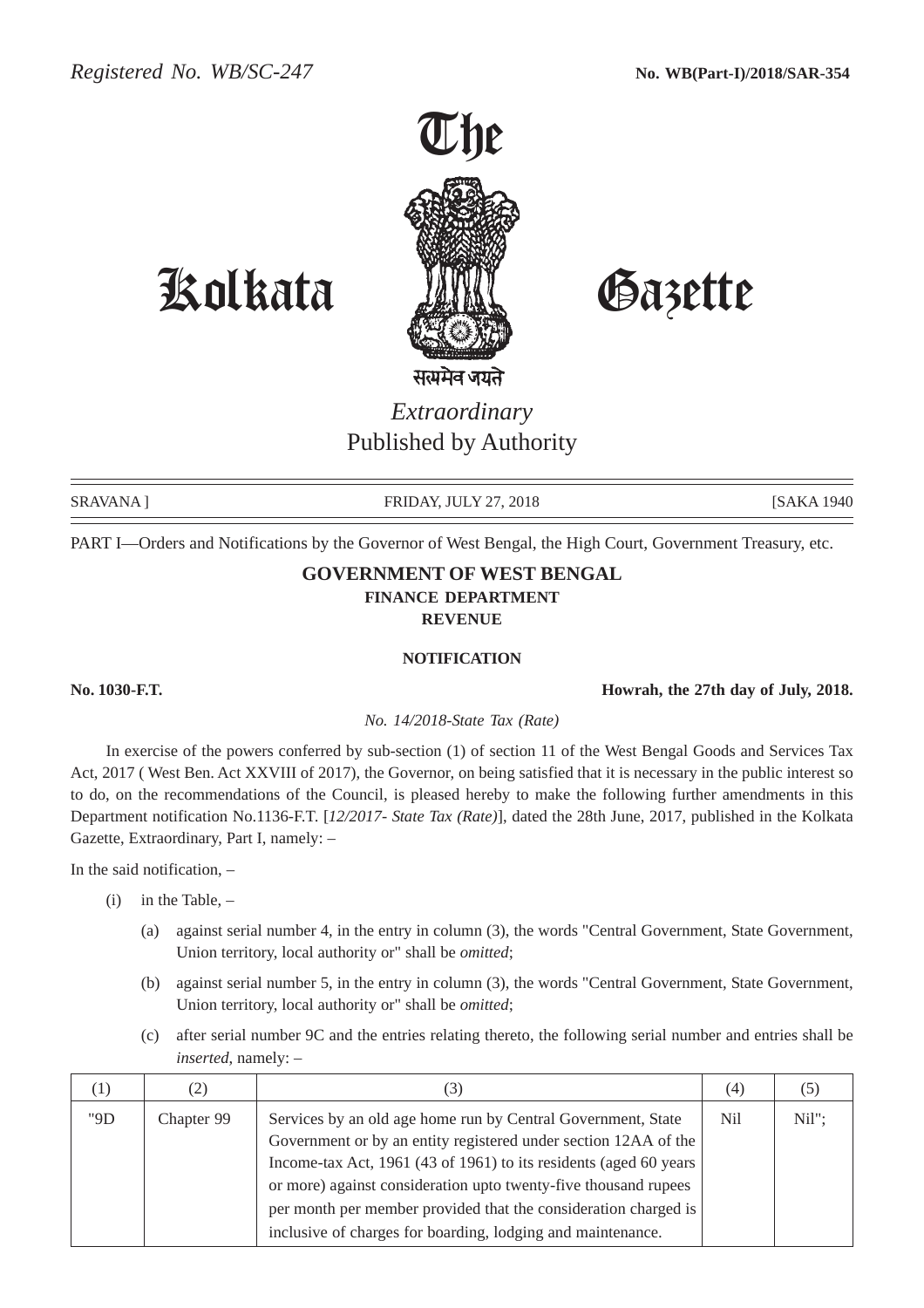(d) after serial number 10 and the entries relating thereto, the following serial number and entries shall be *inserted*, namely: -

| $\left(1\right)$ | (2)             | $\left(3\right)$                                                                                                                                                                                                                                                                | (4) | $\circ$ |
|------------------|-----------------|---------------------------------------------------------------------------------------------------------------------------------------------------------------------------------------------------------------------------------------------------------------------------------|-----|---------|
| "10A             | Heading<br>9954 | Services supplied by electricity distribution utilities by way of<br>construction, erection, commissioning, or installation of<br>infrastructure for extending electricity distribution network<br>upto the tube well of the farmer or agriculturalist for agricultural<br>use. | Nil | Nil":   |

- (e) against serial number 14, in the entry in column (3), for the words "declared tariff", the words "value of supply" shall be *substituted*;
- (f) against serial number 19A, in the entry in column (5), for the figures "2018", the figures "2019" shall be *substituted*;
- (g) against serial number 19B, in the entry in column (5), for the figures "2018", the figures "2019" shall be *substituted*;
- (h) after serial number 24 and the entries relating thereto, the following serial number and entries shall be *inserted*, namely: –

|      | $\left( 2\right)$  | د،                                                                   | (4) | (5    |
|------|--------------------|----------------------------------------------------------------------|-----|-------|
| "24A | or Heading<br>9985 | Heading 9967 Services by way of warehousing of minor forest produce. | Ni1 | Nil": |

(i) after serial number 31 and the entries relating thereto, the following serial numbers and entries shall be *inserted*, namely: –

| (1)  | (2)                                | (3)                                                                                                                                                                       | (4)  | (5)      |
|------|------------------------------------|---------------------------------------------------------------------------------------------------------------------------------------------------------------------------|------|----------|
| "31A | Heading 9971<br>or Heading<br>9991 | Nil<br>Services by Coal Mines Provident Fund Organization to persons<br>governed by the Coal Mines Provident Fund and Miscellaneous<br>Provisions Act, 1948 (46 of 1948). |      | Nil      |
| 31B  | Heading 9971<br>or Heading<br>9991 | Services by National Pension System (NPS) Trust to its members<br>against consideration in the form of administrative fee                                                 | Nil. | $Nil"$ : |

(j) after serial number 34 and the entries relating thereto, the following serial number and entries shall be *inserted*, namely: –

|      | 2)             |                                                               | (4) |       |
|------|----------------|---------------------------------------------------------------|-----|-------|
| "34A | Heading $9971$ | Services supplied by Central Government, State Government,    |     | Nil"; |
|      |                | Union territory to their undertakings or Public Sector        |     |       |
|      |                | Undertakings (PSUs) by way of guaranteeing the loans taken by |     |       |
|      |                | such undertakings or PSUs from the financial institutions.    |     |       |

(k) against serial number 36A, in the entry in column (3), after the figures "36" the word and figures "or 40" shall be *inserted*;

(l) after serial number 47 and the entries relating thereto, the following serial number and entries shall be *inserted*, namely: –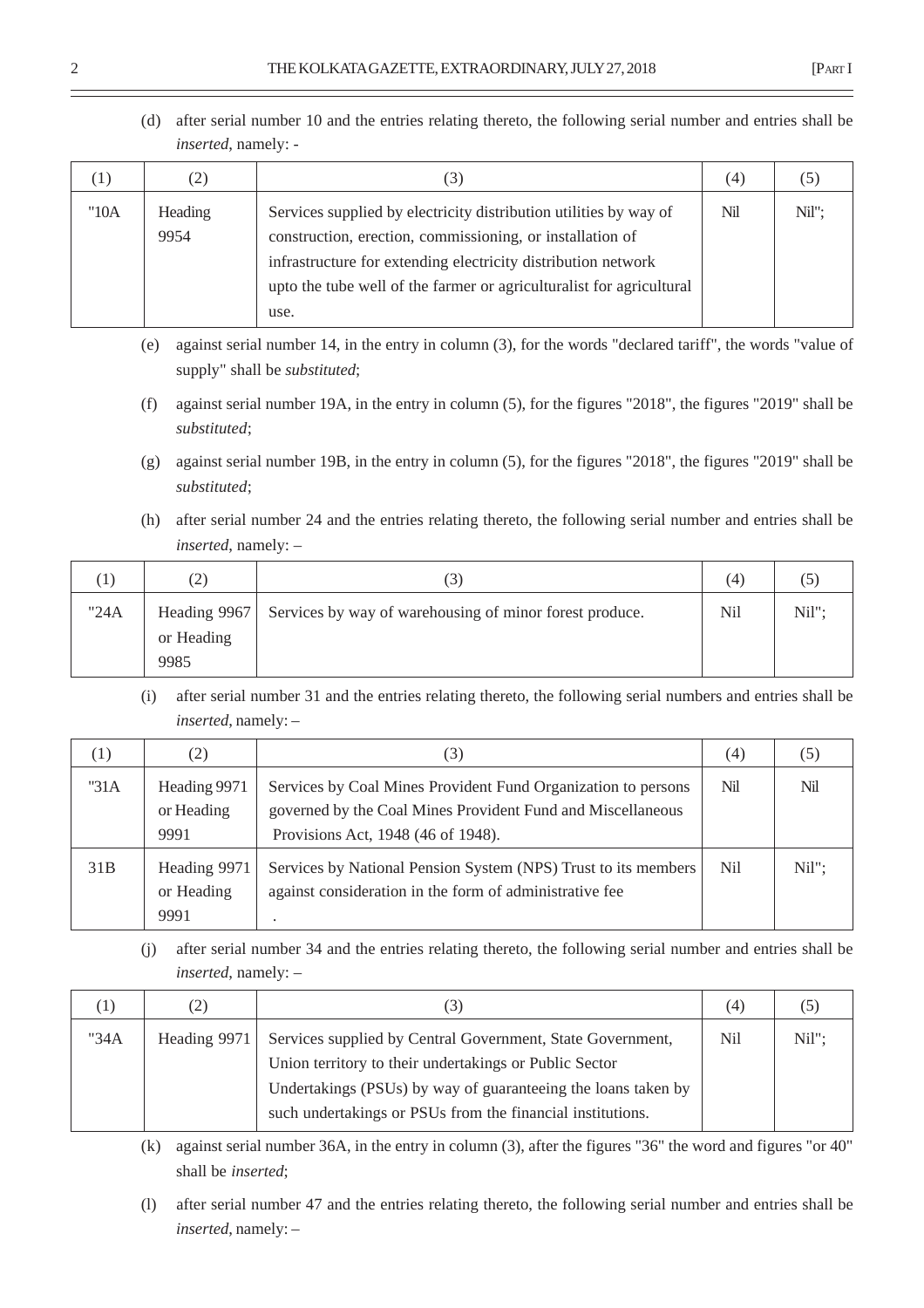## PART I] THE KOLKATA GAZETTE, EXTRAORDINARY, JULY 27, 2018 3

|      | (2)          | $\overline{J}$                                                     | (4) | (5    |
|------|--------------|--------------------------------------------------------------------|-----|-------|
| "47A | Heading 9983 | Services by way of licensing, registration and analysis or testing | Nil | Nil": |
|      | or Heading   | of food samples supplied by the Food Safety and Standards          |     |       |
|      | 9991         | Authority of India (FSSAI) to Food Business Operators.             |     |       |

(m) after serial number 55 and the entries relating thereto, the following serial number and entries shall be *inserted*, namely: –

|      | $\left( 2\right)$ | $\sqrt{2}$                                                                      | (4) |       |
|------|-------------------|---------------------------------------------------------------------------------|-----|-------|
| "55A | Heading 9986      | Services by way of artificial insemination of livestock<br>(other than horses). | Nil | Nil": |

(n) after serial number 65A and the entries relating thereto, the following serial number and entries shall be *inserted*, namely: –

| (1)  | (2)                                     | (3)                                                                                                                                                                                                                                                                                                                                                                                                                                                                                                                                                                                                                                                                               | (4) | (5)                                                                                                                                                                                                                                                                                                                                                                                                                                                                                                                                                                                                                                                                                                                                                                                                                                                                                                                                                                          |
|------|-----------------------------------------|-----------------------------------------------------------------------------------------------------------------------------------------------------------------------------------------------------------------------------------------------------------------------------------------------------------------------------------------------------------------------------------------------------------------------------------------------------------------------------------------------------------------------------------------------------------------------------------------------------------------------------------------------------------------------------------|-----|------------------------------------------------------------------------------------------------------------------------------------------------------------------------------------------------------------------------------------------------------------------------------------------------------------------------------------------------------------------------------------------------------------------------------------------------------------------------------------------------------------------------------------------------------------------------------------------------------------------------------------------------------------------------------------------------------------------------------------------------------------------------------------------------------------------------------------------------------------------------------------------------------------------------------------------------------------------------------|
| "65B | Heading 9991<br>or any other<br>Heading | Services supplied by a State Government<br>to Excess Royalty Collection Contractor<br>(ERCC) by way of assigning the right to<br>collect royalty on behalf of the State<br>Government on the mineral dispatched by<br>the mining lease holders.<br>Explanation.- "mining lease holder" means a<br>person who has been granted mining lease,<br>quarry lease or license or other mineral<br>concession under the Mines and Minerals<br>(Development and Regulation) Act, 1957<br>(67 of 1957), the rules made thereunder or<br>the rules made by a State Government under<br>sub-section (1) of section 15 of the Mines<br>and Minerals (Development and Regulation)<br>Act, 1957. | Nil | Provided that at the end of the<br>contract period, ERCC shall submit<br>an account to the State Government<br>and certify that the amount of goods<br>and services tax deposited by mining<br>lease holders on royalty is more than<br>the goods and services tax exempted<br>on the service provided by State<br>Government to the ERCC of<br>assignment of right to collect royalty<br>and where such amount of goods<br>and services tax paid by mining lease<br>holders is less than the amount of<br>goods and services tax exempted, the<br>exemption shall be restricted to such<br>amount as is equal to the amount of<br>goods and services tax paid by the<br>mining lease holders and the ERCC<br>shall pay the difference between<br>goods and services tax exempted on<br>the service provided by State<br>Government to the ERCC of<br>assignment of right to collect royalty<br>and goods and services tax paid by<br>the mining lease holders on royalty."; |

 $\overline{a}$